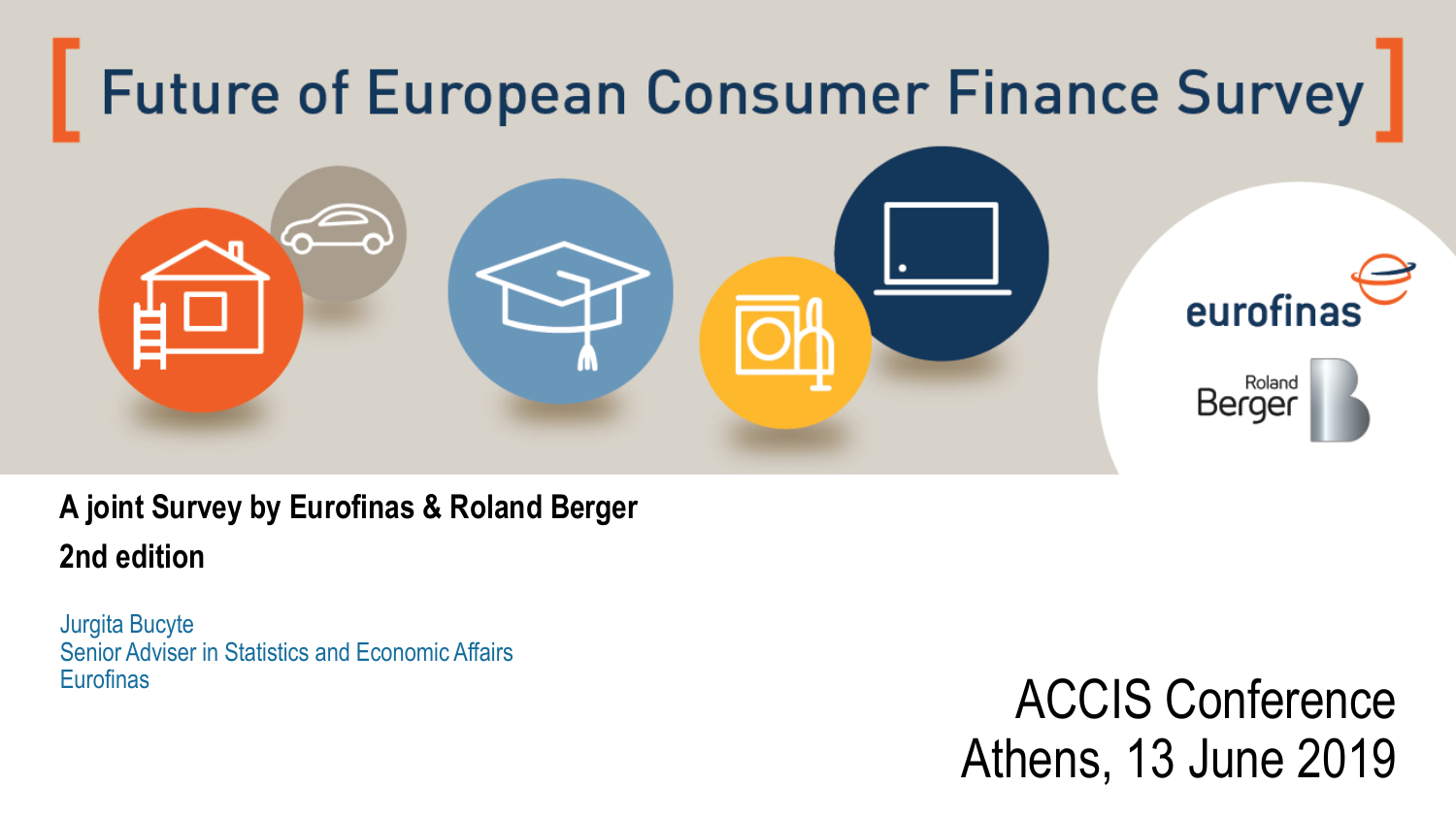What next two years will bring for the consumer credit industry?



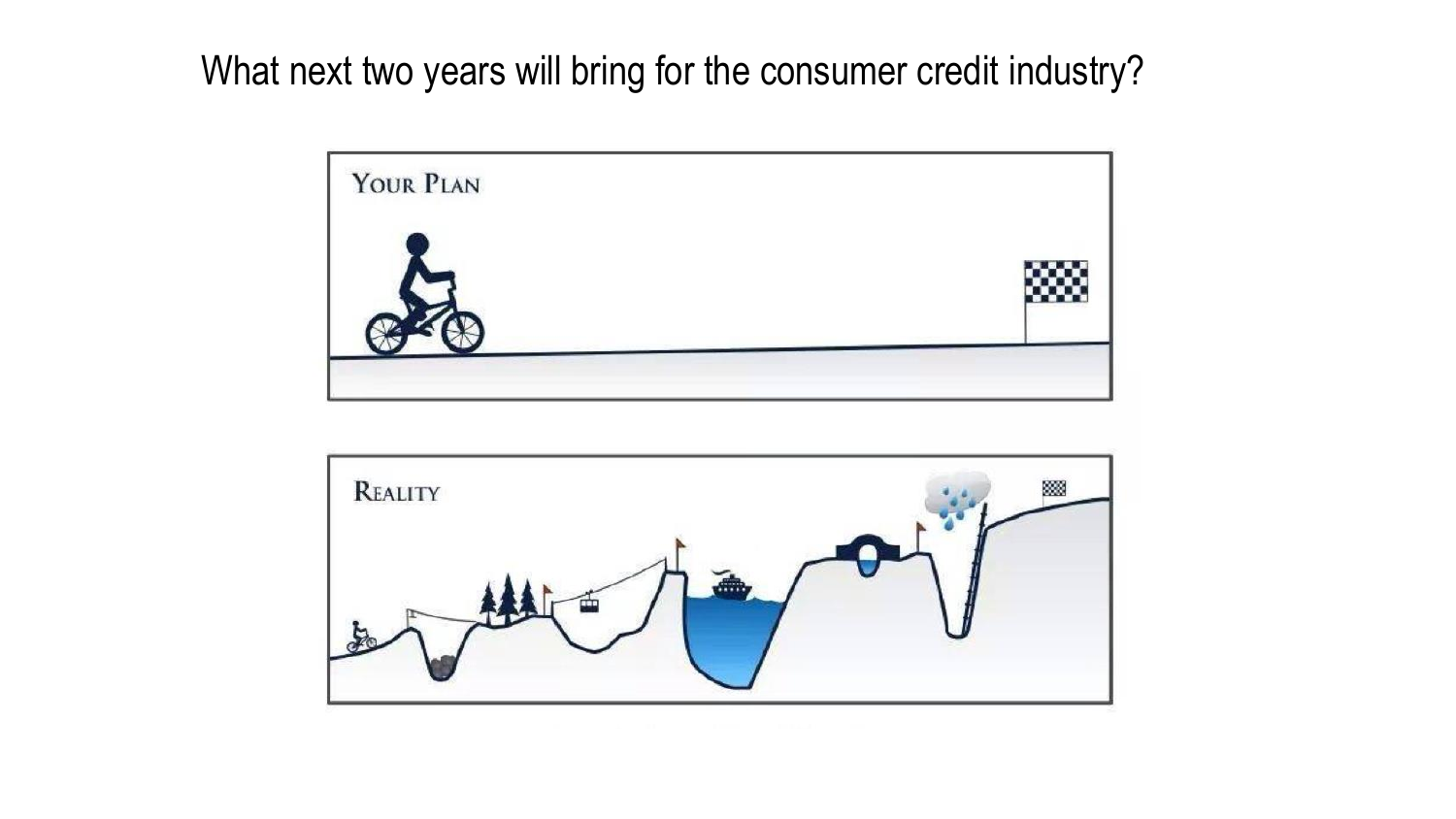

- A. About Eurofinas
- B. Survey participants
- C. Main findings with focus on
	- c.1 Growth and margins c.2 Market trends and challenges c.3 New capabilities and key success factors c.4 Summary of findings

#### D. Conclusions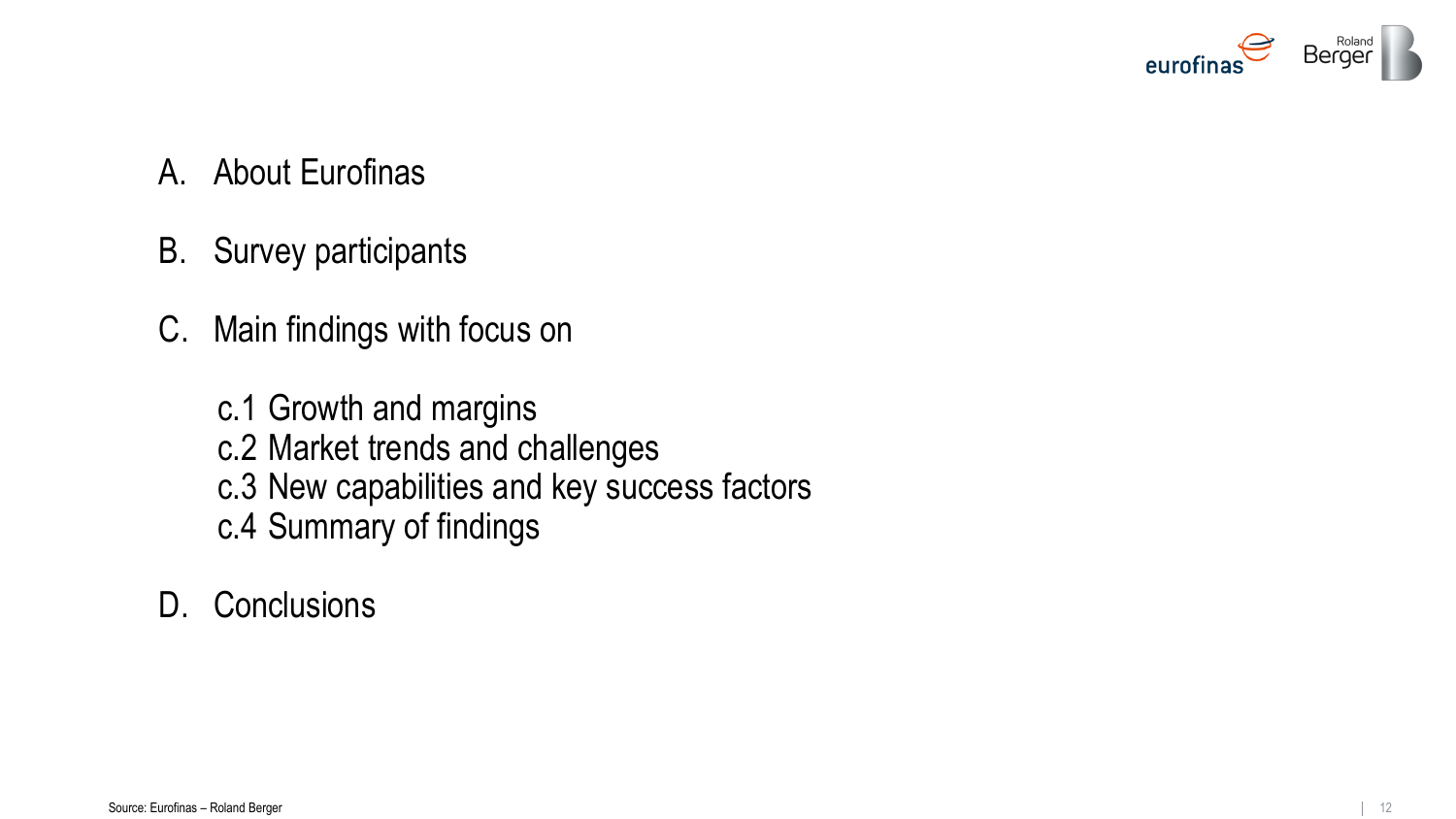

# **What is EUROFINAS?**

THE VOICE OF CONSUMER CREDIT PROVIDERS IN EUROPE SINCE 1962

#### AT EUROFINAS, WE FOCUS ON THREE KEY ISSUES:

#### *Advocacy*

Engaging with European and international regulatory bodies and opinion makers on critical legislative and supervisory developments

#### Market intelligence

Being the key European source of consumer credit data with the collection, analysis and provision of comprehensive European statistics

Policy briefing

Bringing Europe to the industry by providing regular and tailored insights into European affairs

16 JURISDICTIONS 650 FIRMS 49% MARKET SHARE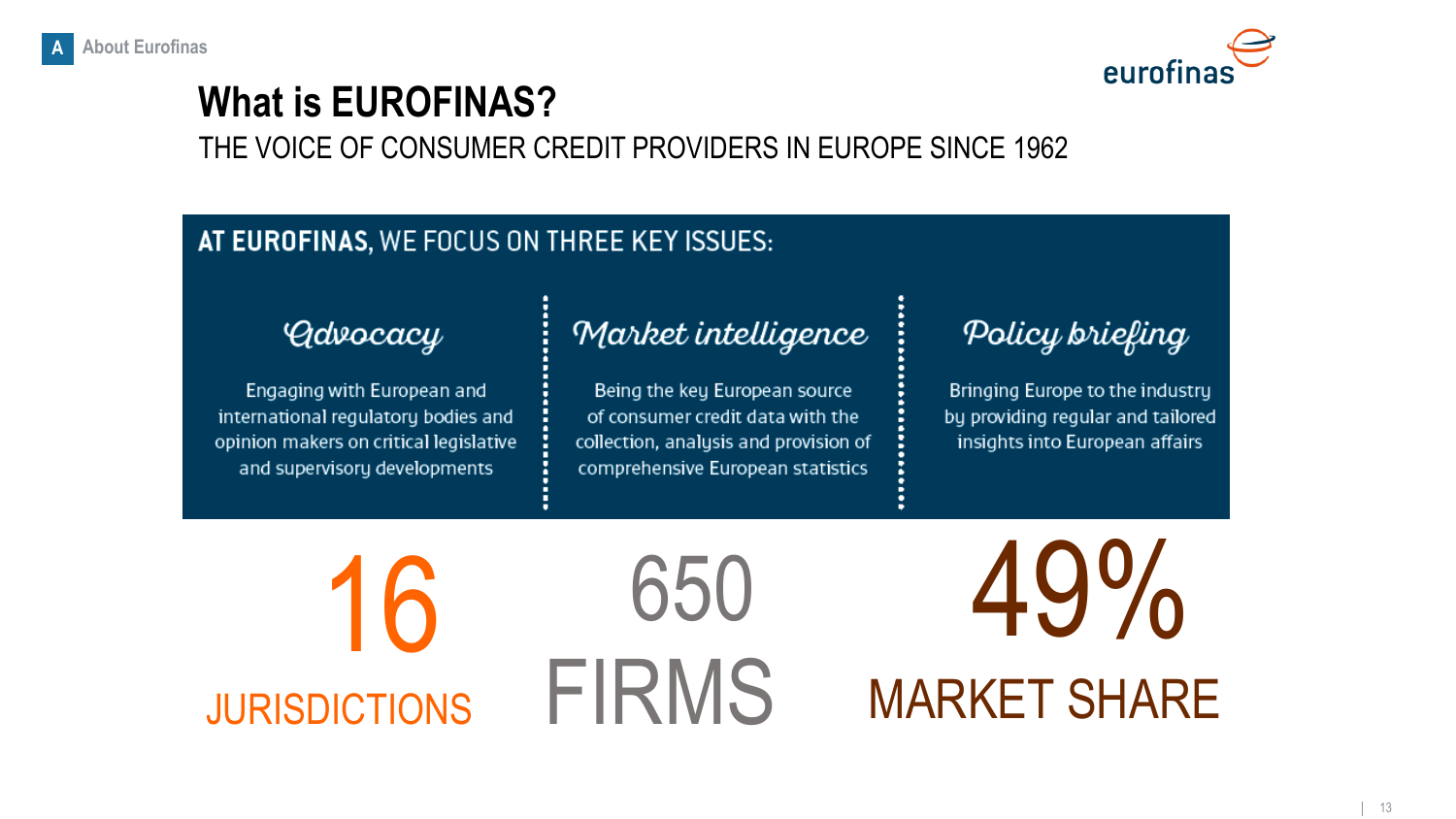

## 92 companies in 13 European countries took part in this edition of the Future of European Consumer Finance Survey

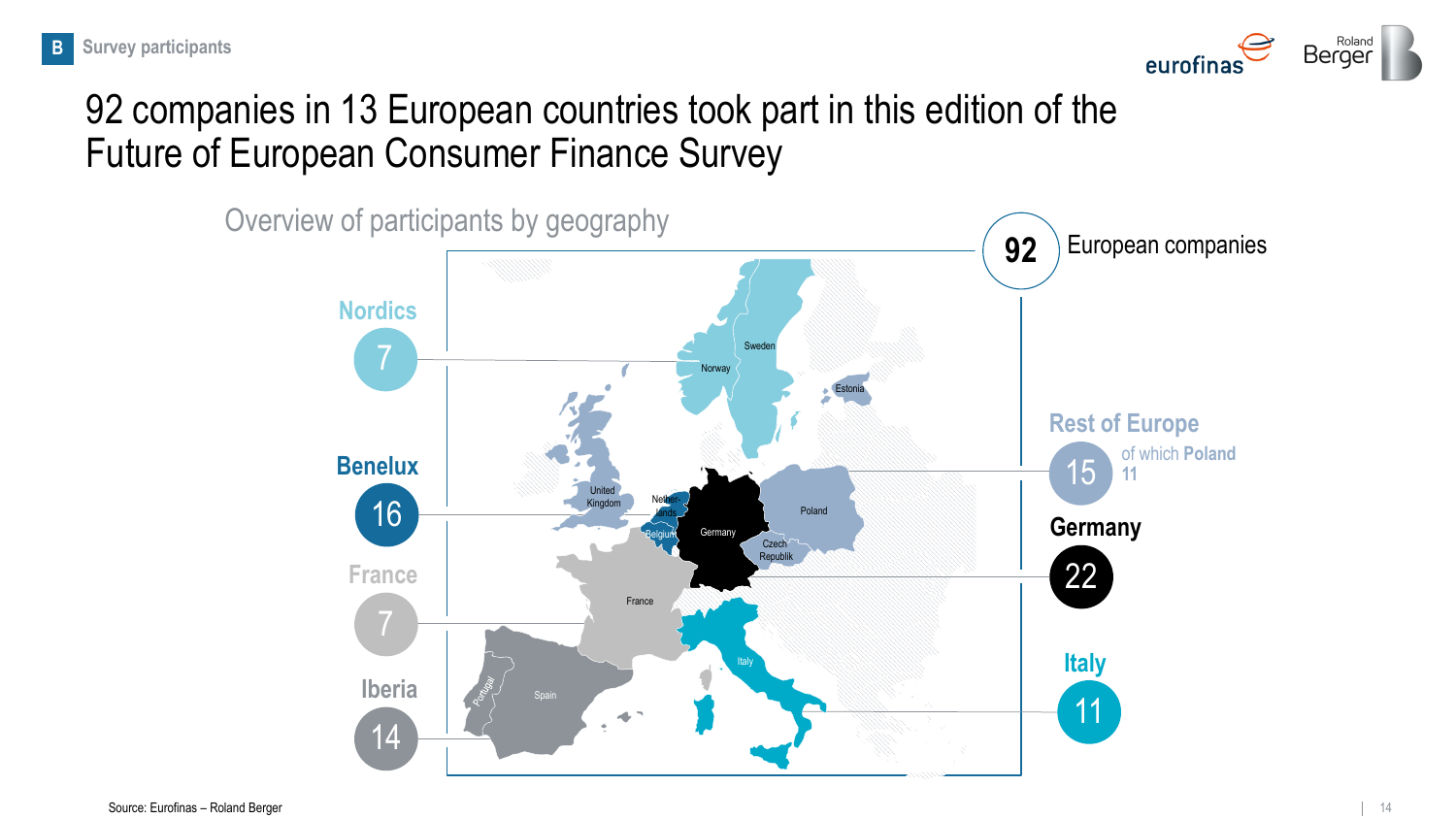

#### Participants account for over 1/4<sup>th</sup> of the European consumer finance outstandings and represent four different business models

| <b>Business</b><br>model <sup>1</sup> |     | <b>Outstandings</b><br>[EUR] |            | <b>Key Points</b>                                                                                                                         |
|---------------------------------------|-----|------------------------------|------------|-------------------------------------------------------------------------------------------------------------------------------------------|
| <b>Niche</b><br>players               | 17% | $> 20$ bn<br>$10 - 20$ bn    | 8%<br>5%   | A wide range of business models<br>represented in the survey<br>> Specialists: Finance companies /                                        |
| % of respondents<br>Retail<br>banks   | 21% | 5 - 9.99 bn<br>$1 - 4.99$ bn | 12%<br>27% | banks or divisions of banks whose<br>main business is consumer finance<br>> Captives: Players dedicated to<br>captive business of OEMs or |
| Captives                              | 25% |                              |            | retailers<br>> Retail banks: Consumer finance<br>businesses integrated in broader<br>retail banking organizations                         |
| <b>Specialists</b>                    | 37% | $< 1$ bn                     | 48%        | > Niche players: Brokers, payment<br>specialists, specialists in micro-<br>loans and salary guaranteed loans<br>(Italy)                   |

Business model and size of participating companies<sup>2)</sup> [2017]

1) Certain types of business models have been aggregated: (1) "Niche players" include credit brokers; (2) "Captives" include both retail captives and motor captives 2) Percentages do not always add up to 100% due to rounding

Source: Eurofinas – Roland Berger 15 15 15 16 16 17 17 17 17 17 17 17 18 18 19 19 19 19 19 19 19 19 19 19 19 1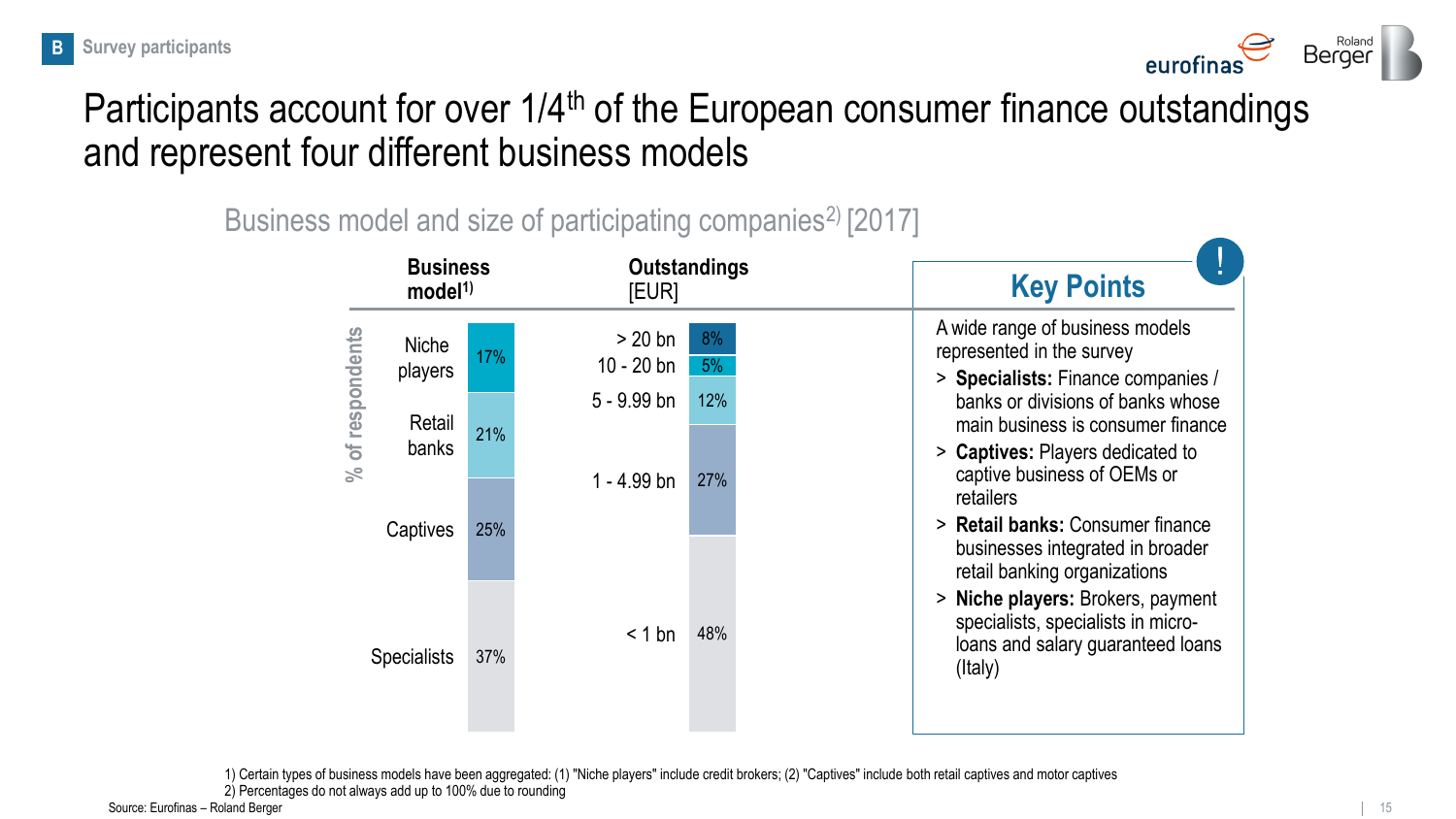

### Consumer finance executives shared their 2018-2021 perspectives on 6 macro areas

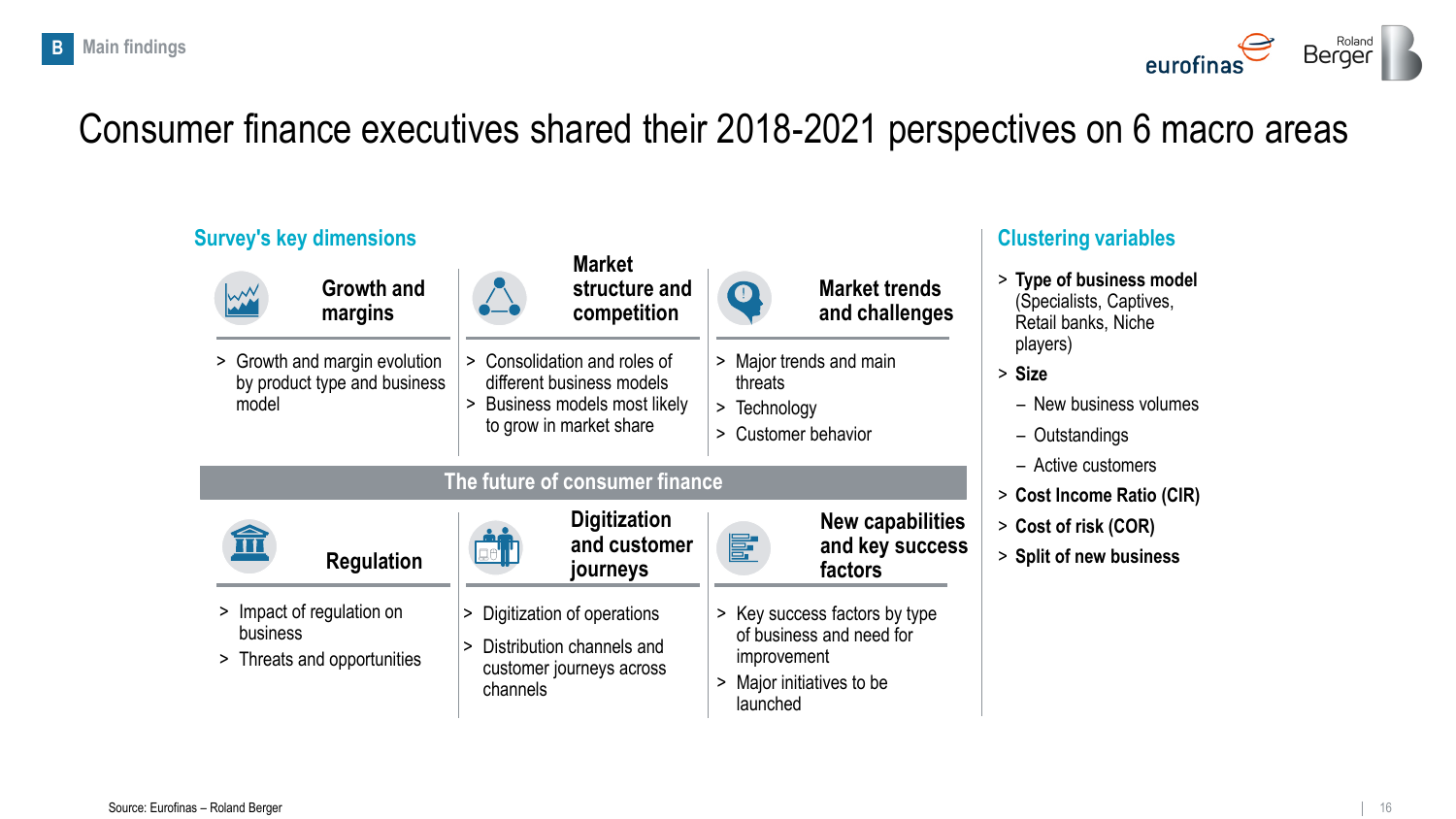

### Market growth expected but at the expense of margins for some products

Market growth and financial margins

|                               | <b>Expected growth of</b><br>new business volume<br>(CAGR 2017-20201) | <b>Expected evolution of</b><br>financial margins<br>(change bps 2018-2021) | <b>Key Points</b>                                                                     |  |  |
|-------------------------------|-----------------------------------------------------------------------|-----------------------------------------------------------------------------|---------------------------------------------------------------------------------------|--|--|
| Car and motor<br><b>loans</b> |                                                                       |                                                                             | > The consumer finance market<br>is expected to grow in the<br>coming years, with the |  |  |
| <b>Personal</b><br>loans      |                                                                       |                                                                             | greatest growth happening for<br>personal loans<br>> In the case of car finance and   |  |  |
| <b>Revolving</b><br>credit    |                                                                       |                                                                             | other purpose loans, this<br>growth is expected to be at<br>the expense of margins    |  |  |
| Other purpose<br><b>loans</b> |                                                                       |                                                                             |                                                                                       |  |  |

 $(1)$  < -5%  $\sim$  -5%-0%  $\sim$  0%-5% (1) >5%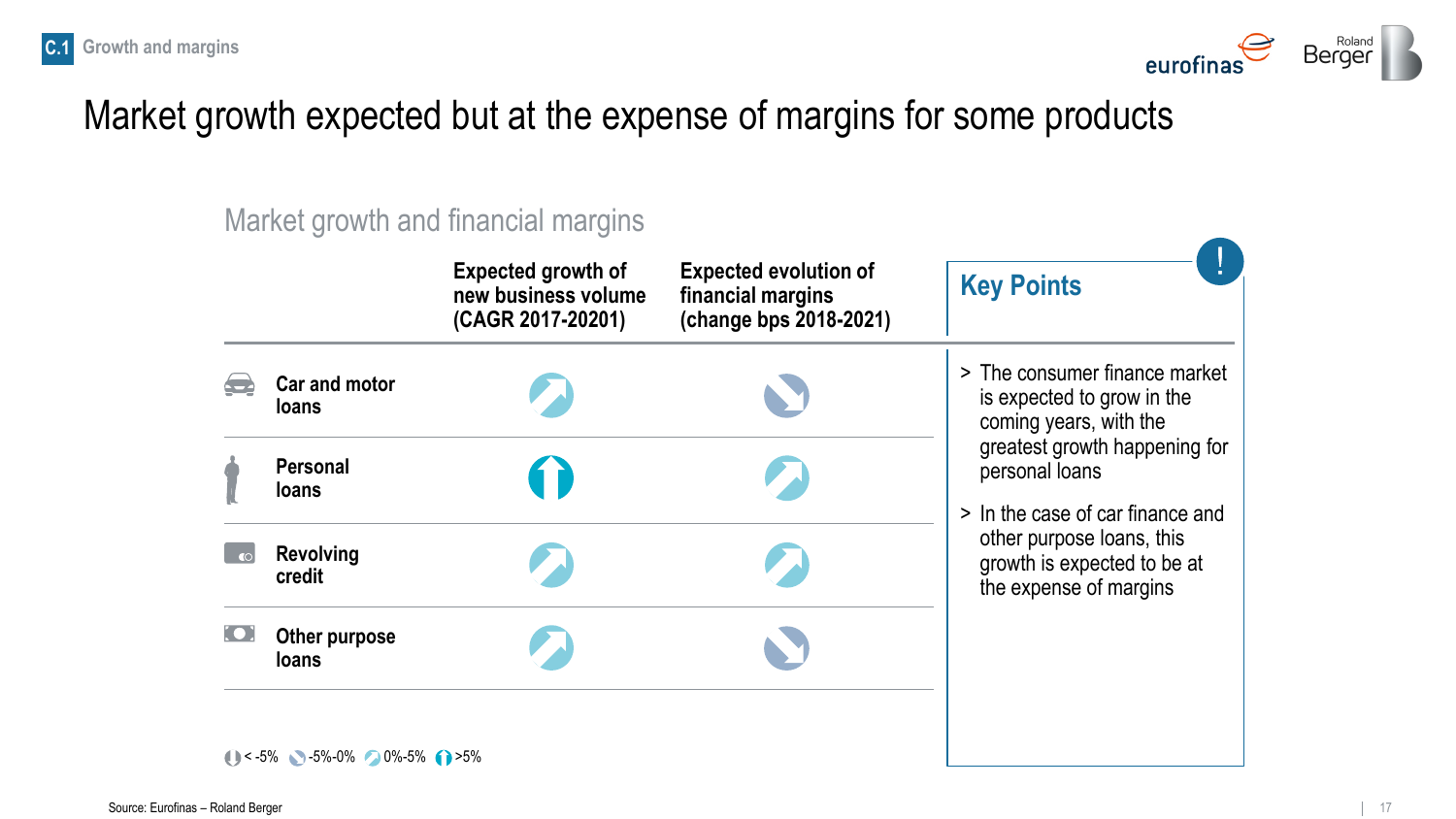



#### Growth expectations are positive, with some differences by region

Market growth by geography and business model [2017-2021]

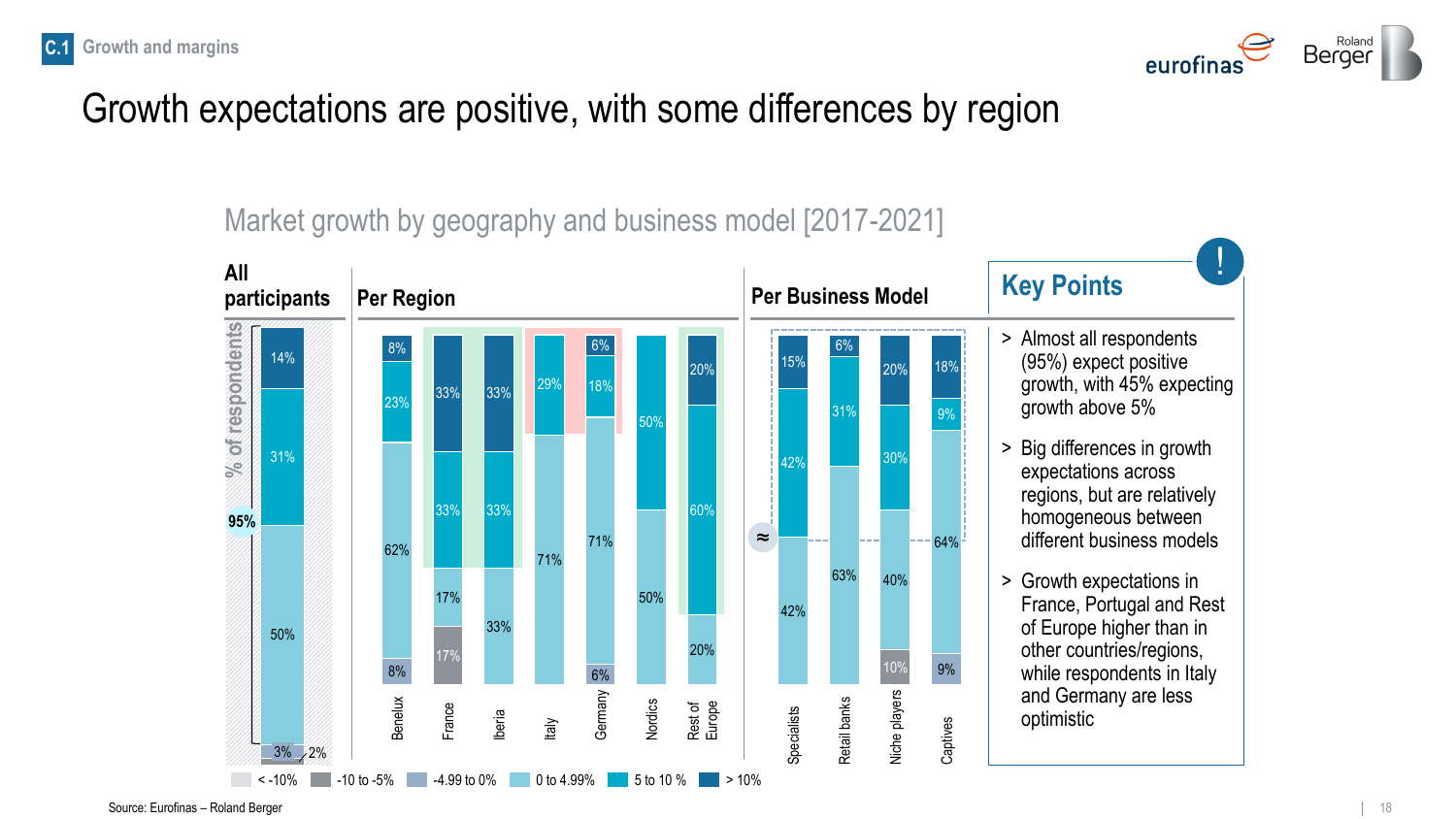





### Digital signature and "big data" are regarded as the most important technological trends for the coming years

Respondents' assessment of the impact of technological trends [2018-2021]

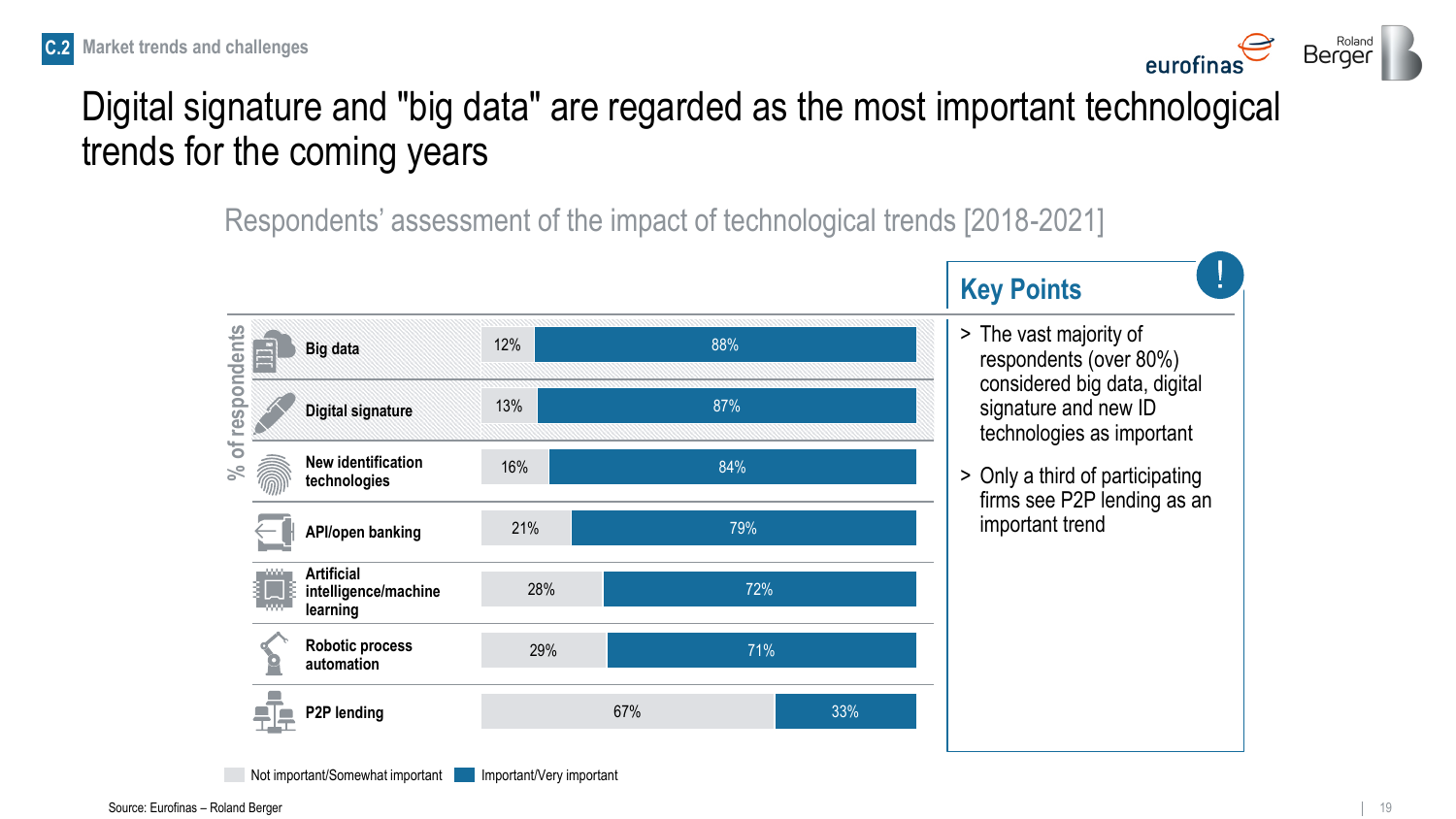

## Specialists are most likely to rate technological developments as important

Assessment of the impact of technological trends by business model [2018-2021]

|                                                                | <b>Specialists</b> | Retail<br>banks | <b>Niche</b><br>players | <b>Captives</b> | <b>Key Points</b>                                                                        |
|----------------------------------------------------------------|--------------------|-----------------|-------------------------|-----------------|------------------------------------------------------------------------------------------|
| <b>Big data</b>                                                |                    |                 |                         |                 | > Specialists are most<br>preoccupied with technological<br>change, in particular:       |
| <b>Digital signature</b>                                       |                    |                 |                         |                 | - technologies to speed up<br>KYC                                                        |
| <b>New identification</b><br>technologies                      |                    |                 |                         |                 | - big data and AI to improve<br>credit and marketing<br>- API banking to access new      |
| <b>API/open banking</b>                                        |                    |                 |                         |                 | customer data                                                                            |
| <b>Artificial</b><br>E LIB<br>intelligence/machine<br>learning |                    |                 |                         |                 | > Banks appear the least<br>preoccupied, although they<br>see big data as very important |
| Robotic process<br>automation                                  |                    |                 |                         |                 | > Captives are relatively more                                                           |
| P2P lending                                                    |                    |                 |                         |                 | focused on technologies to<br>speed up application                                       |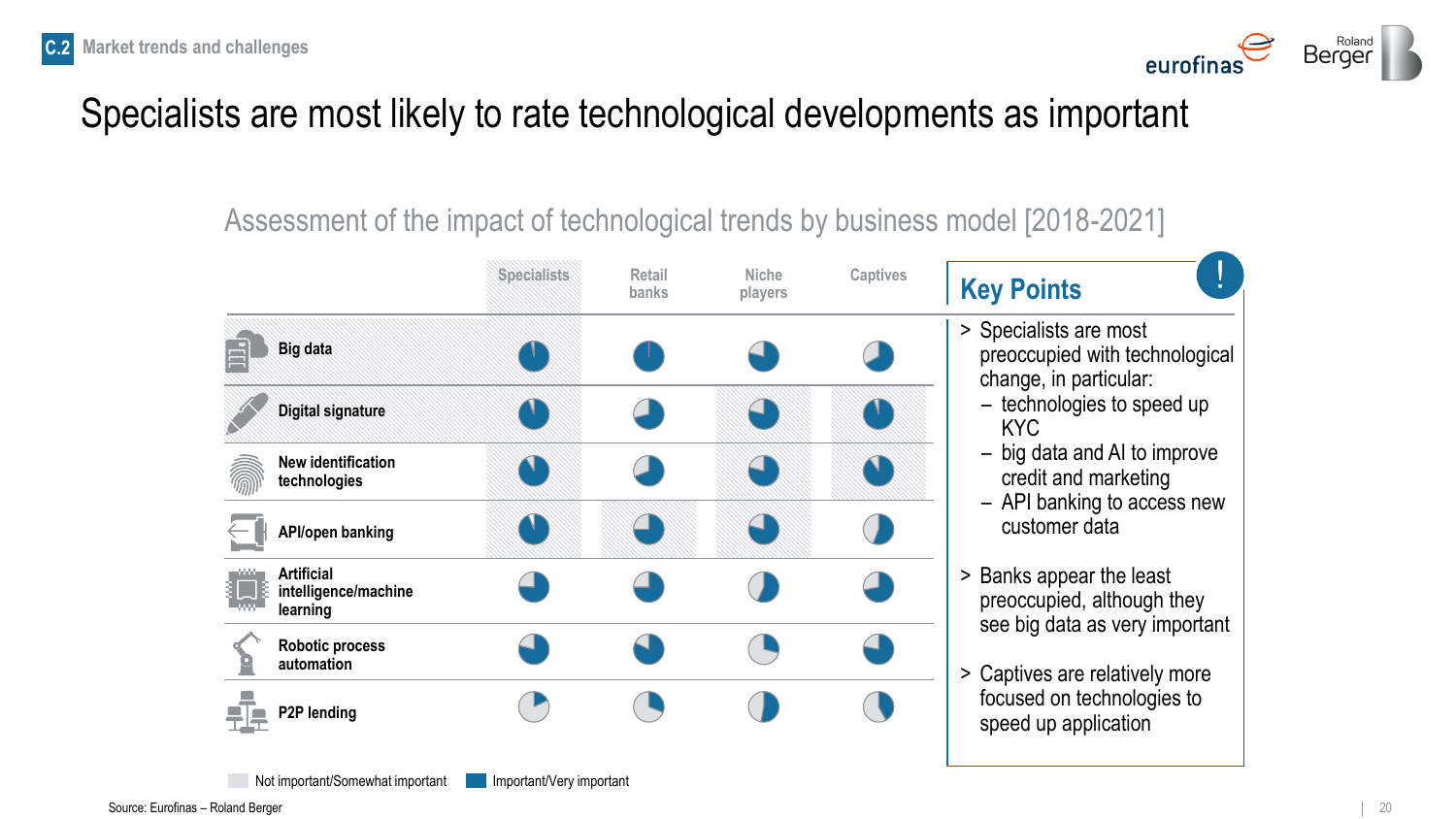

#### Factors impacting consumer behaviour in particular are considered to be the most important socio-economic trends

Participants ranking factor as important/very important [2018-2021]

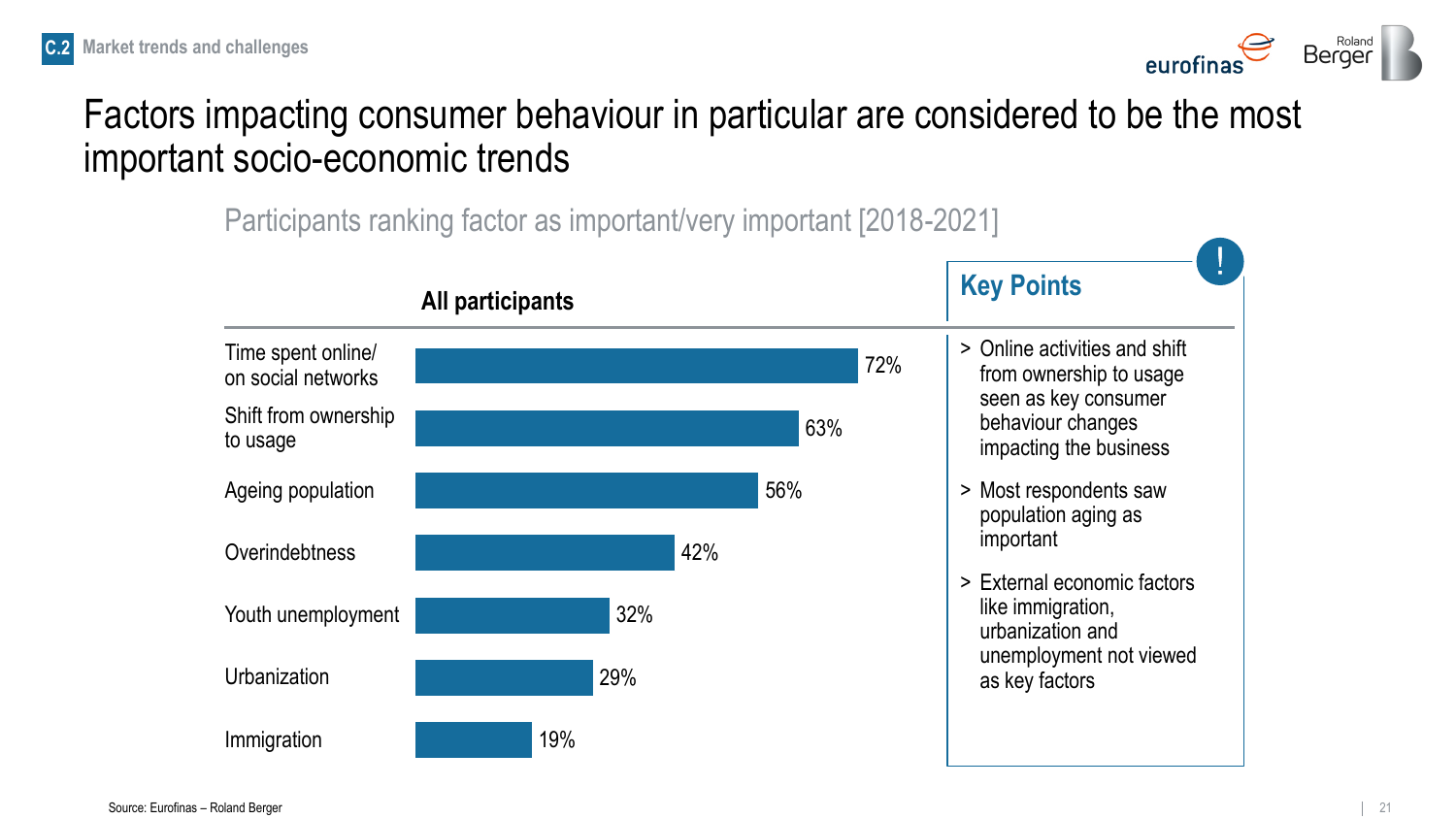

## Digitization of contracts proving to be more challenging than expected 3 years ago, but still forecast to accelerate

Full digitization of contracts

|                                                                                         | 2015 survey |             | 2018 survey |             | <b>Key Points</b>                                                                                                                                      |
|-----------------------------------------------------------------------------------------|-------------|-------------|-------------|-------------|--------------------------------------------------------------------------------------------------------------------------------------------------------|
|                                                                                         | 2015 actual | 2018 target | 2018 actual | 2021 target | > In 2015, 59% of<br>respondents expected                                                                                                              |
| respondents<br>More than 40%<br>of contracts<br>fully digital<br>$\overline{5}$<br>$\%$ | 26%         | 59%         | 24%         | 64%         | >40% of contracts to<br>be fully digital,<br>however in reality the<br>level from 2015 to                                                              |
| 20% - 40% of<br>contracts fully<br>digital                                              | 6%          | 21%         | 11%         | 22%         | 2018 remained stable<br>> Largest improvement<br>between 2015 and<br>2018 seen for the                                                                 |
| Less than 20%<br>of contracts<br>fully digital                                          | 68%         | 21%         | 65%         | 14%         | bucket of 20%-40% of<br>contracts fully digital<br>> Majority of<br>respondents expect a<br>significant acceleration<br>in digital activity by<br>2021 |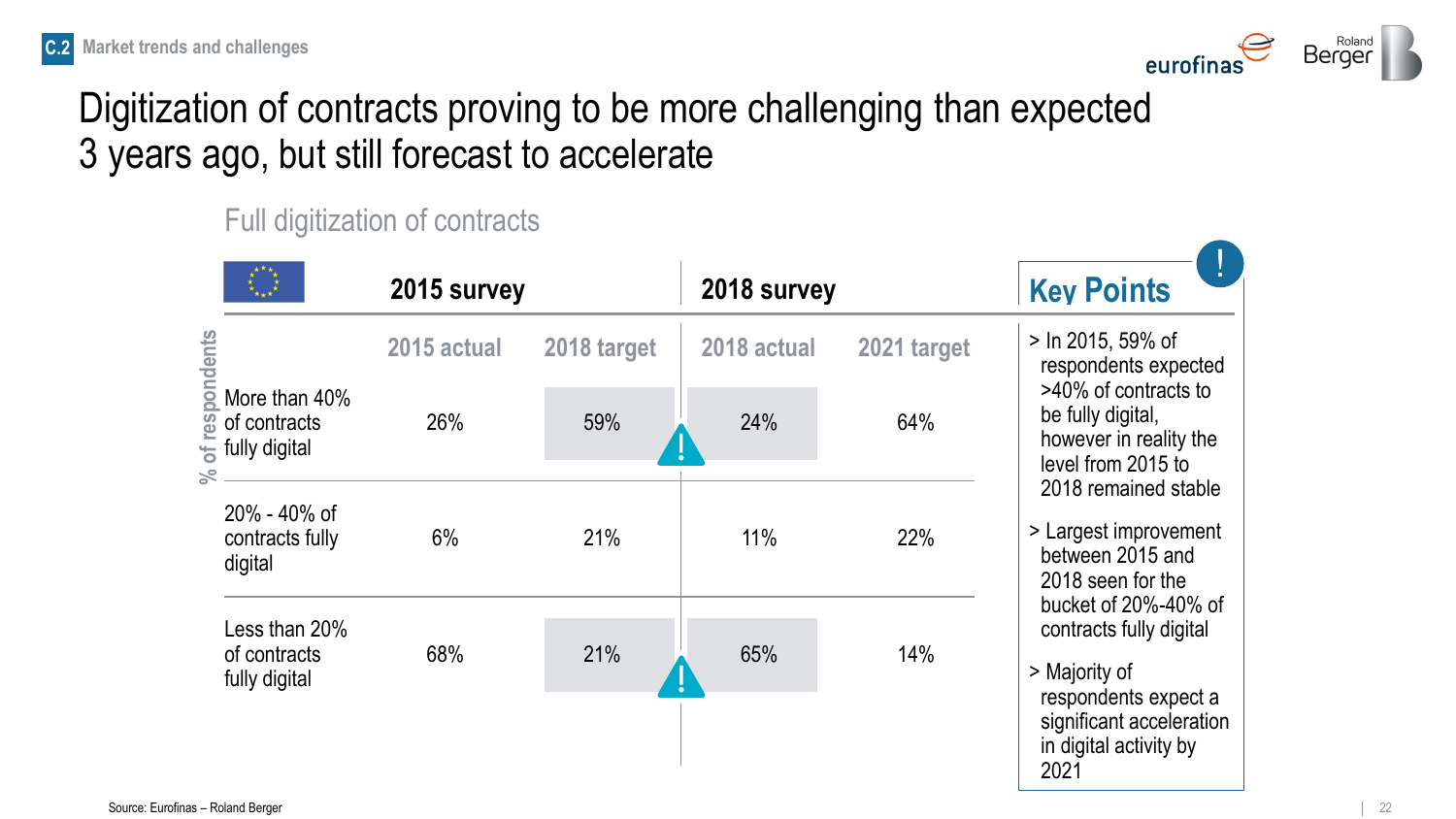

#### Integration with instant payments and account aggregation are most often listed by participants as key future capabilities

Capabilities most frequently ranked as important/key to succeed [2018-2021]





 $x\%$  Proportion of respondents assessing the capacity as a key to succeed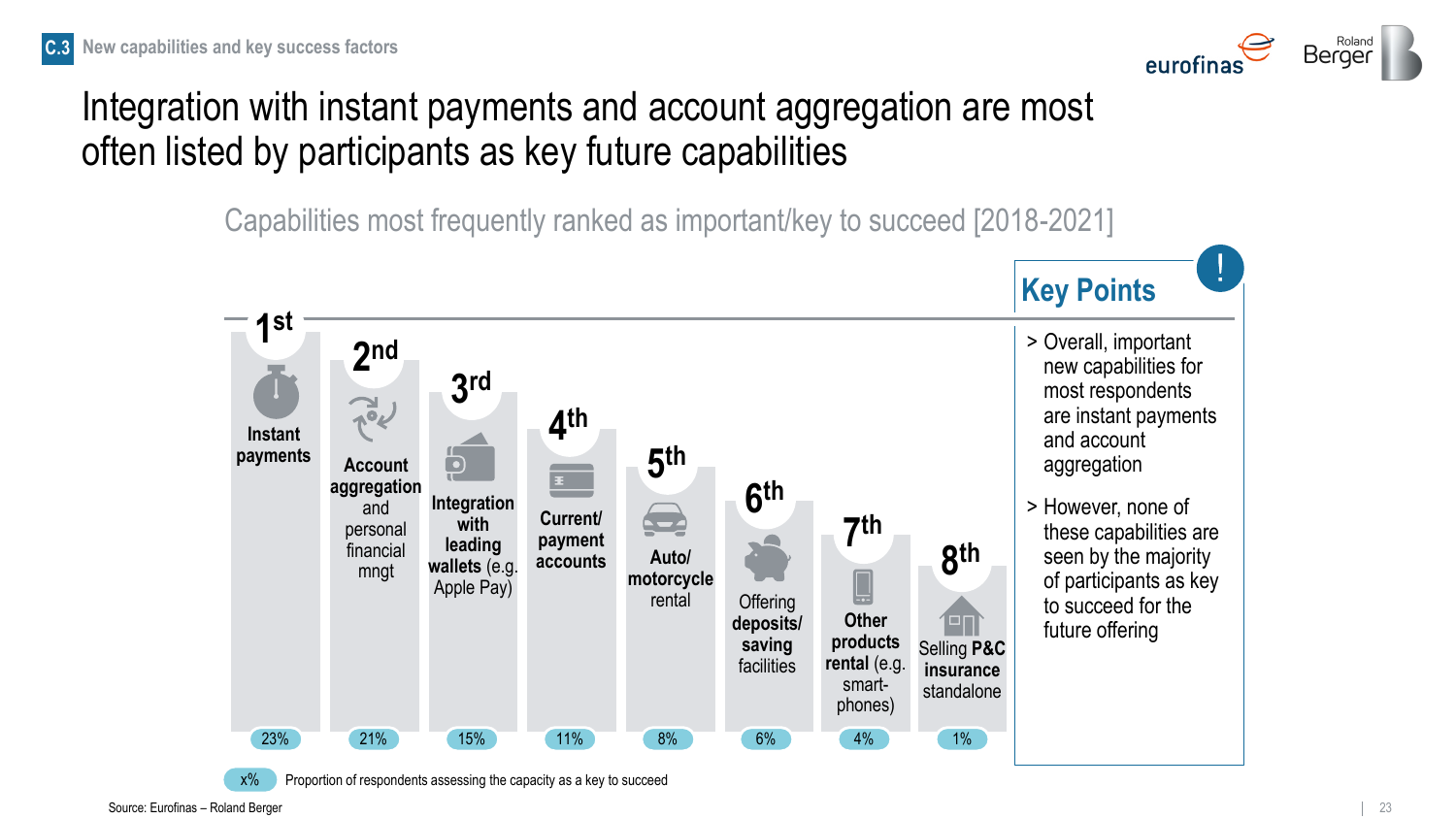

### In B2C, transformation efforts concentrate on digital – few players see traditional success factors as critical or needing improvement

**Key Points** Improvement vs. importance for B2C business capabilities [2018-2021] with comparison to 2015 survey results



1) Percentage of respondents indicating that a certain business capability will be (very) important in 2018-2021

Source: Eurofinas – Roland Berger 24 Processes 24 Processes 24 Processes 24 Processes 24 Processes 24 Processes 2) Percentage of respondents indicating that a certain business capability will need (very) significant improvement in 2018-2021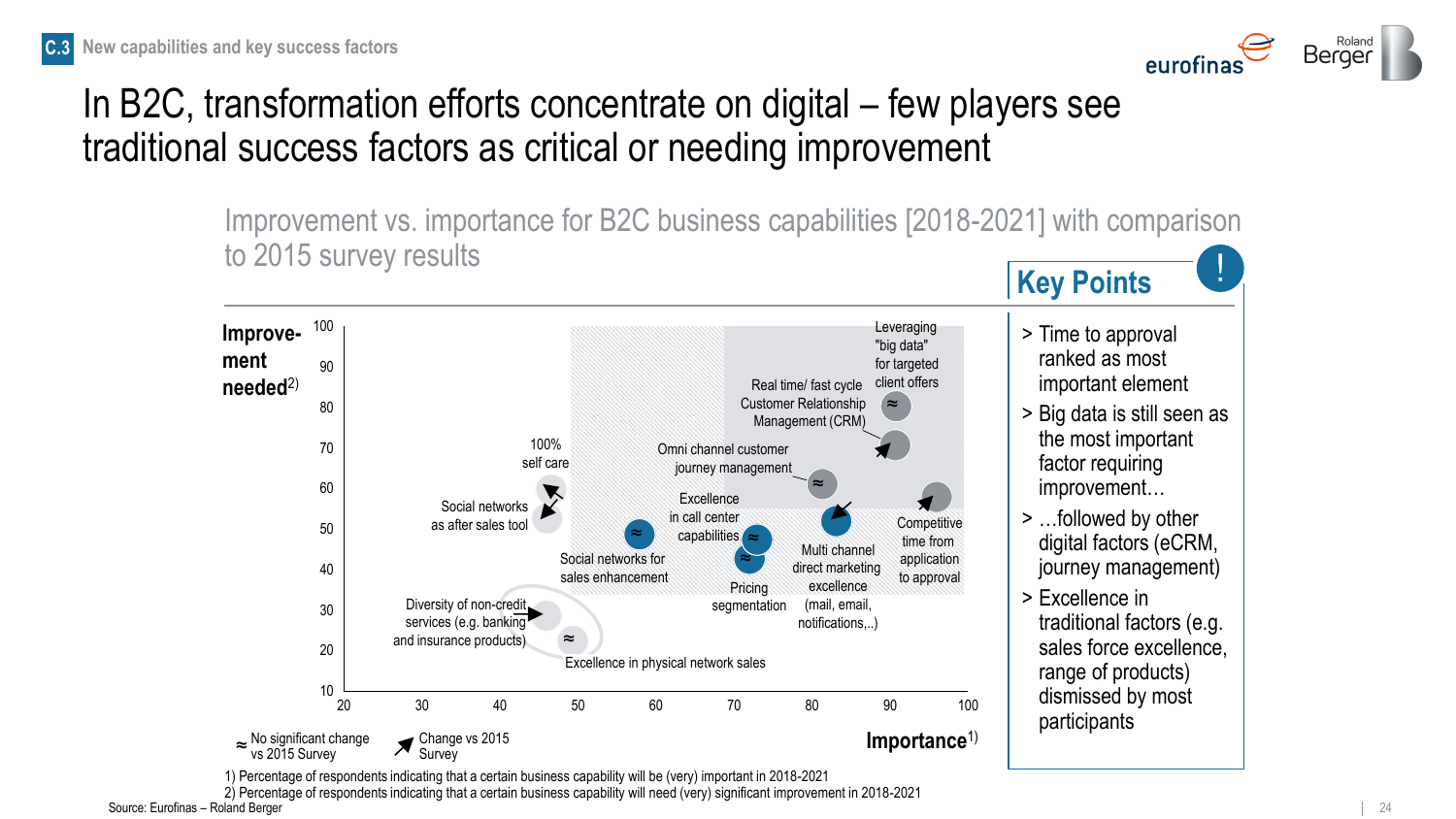



#### Likewise, in B2B2C the main priorities are time-to-yes and best-in-class journeys



Source: Eurofinas – Roland Berger 25 Persent Control of the Control of the Control of the Control of the Control of the Control of the Control of the Control of the Control of the Control of the Control of the Control of t 2) percentage of respondents indicating a certain business capability will need (very) significant improvement in 2018-2021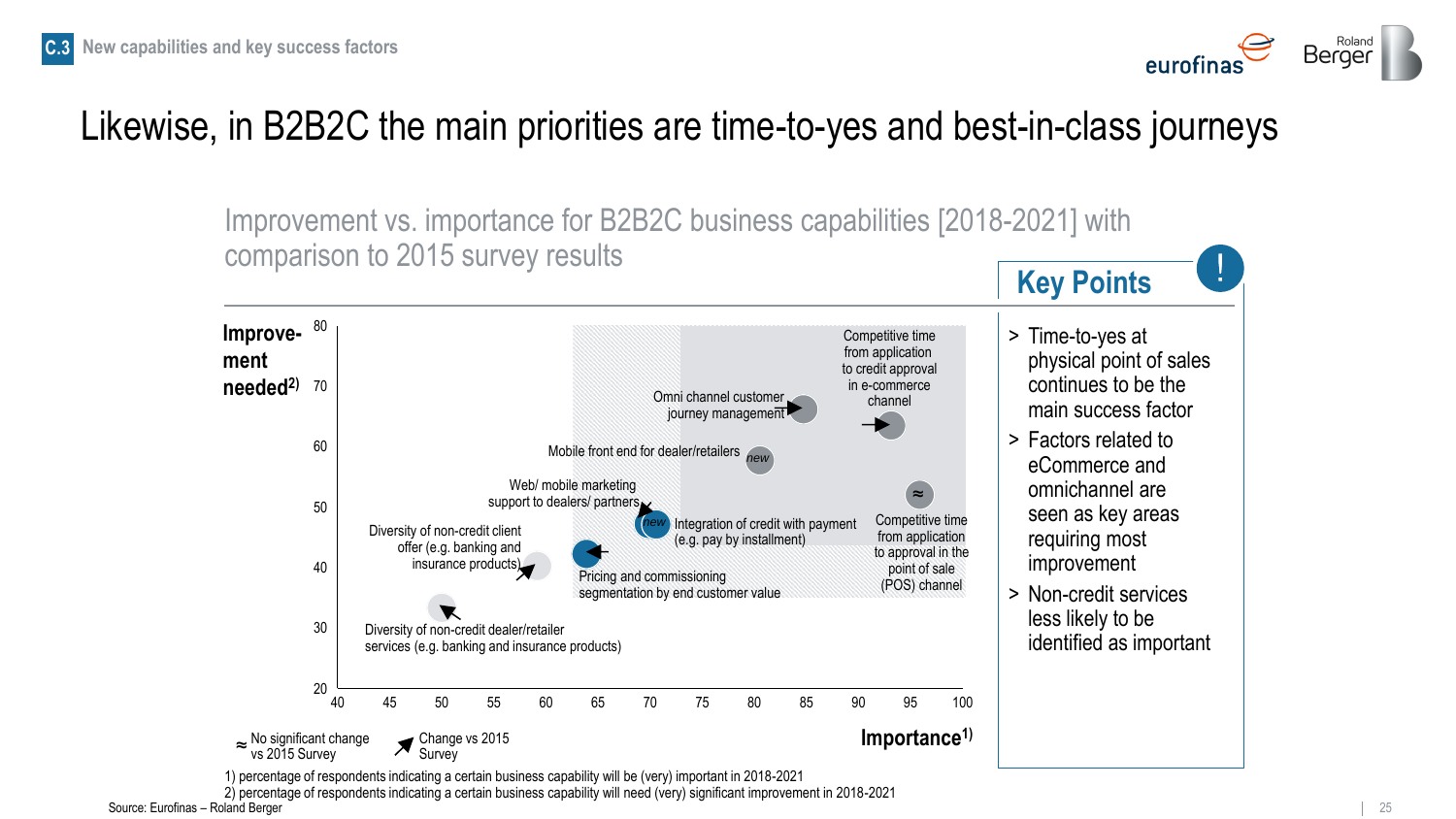

### Consumer finance executives' perspectives for 2018-2021 on three major topics

| <b>Growth and</b><br>margins             | $\mathsf{I}\mathsf{M}\mathsf{M}$ | > Positive growth outlook on volumes (95% of sample expect growth) – Most positive<br>outlook for personal loans<br>> Slight decrease of margins expected for all product types, with motor loans |
|------------------------------------------|----------------------------------|---------------------------------------------------------------------------------------------------------------------------------------------------------------------------------------------------|
|                                          |                                  | experiencing highest pressure                                                                                                                                                                     |
| <b>Market</b><br>trends and              |                                  | > Digital transformation and big data expected to disrupt business models by >85% of<br>respondents                                                                                               |
| challenges                               |                                  | > More than 70% believe that the time customers spend online and on social networks<br>is the most important socio-economic trend                                                                 |
|                                          |                                  | > Pace of digitization slower than expected when comparing the level today with<br>expectations stated in 2015, but the process is accelerating                                                   |
| New capabilities $\mathbf{F}$<br>and key |                                  | > New product capabilities will be required to succeed, including: integration with new<br>payment systems, account aggregation, instant payments                                                 |
| success factors                          |                                  | > Main success factors that require improvement are related to digital transformation: big<br>data, omnichannel journeys, CRM                                                                     |
|                                          |                                  | > Time to yes / cash still an important success factor and a challenge especially in<br>B2B2C (eCommerce)                                                                                         |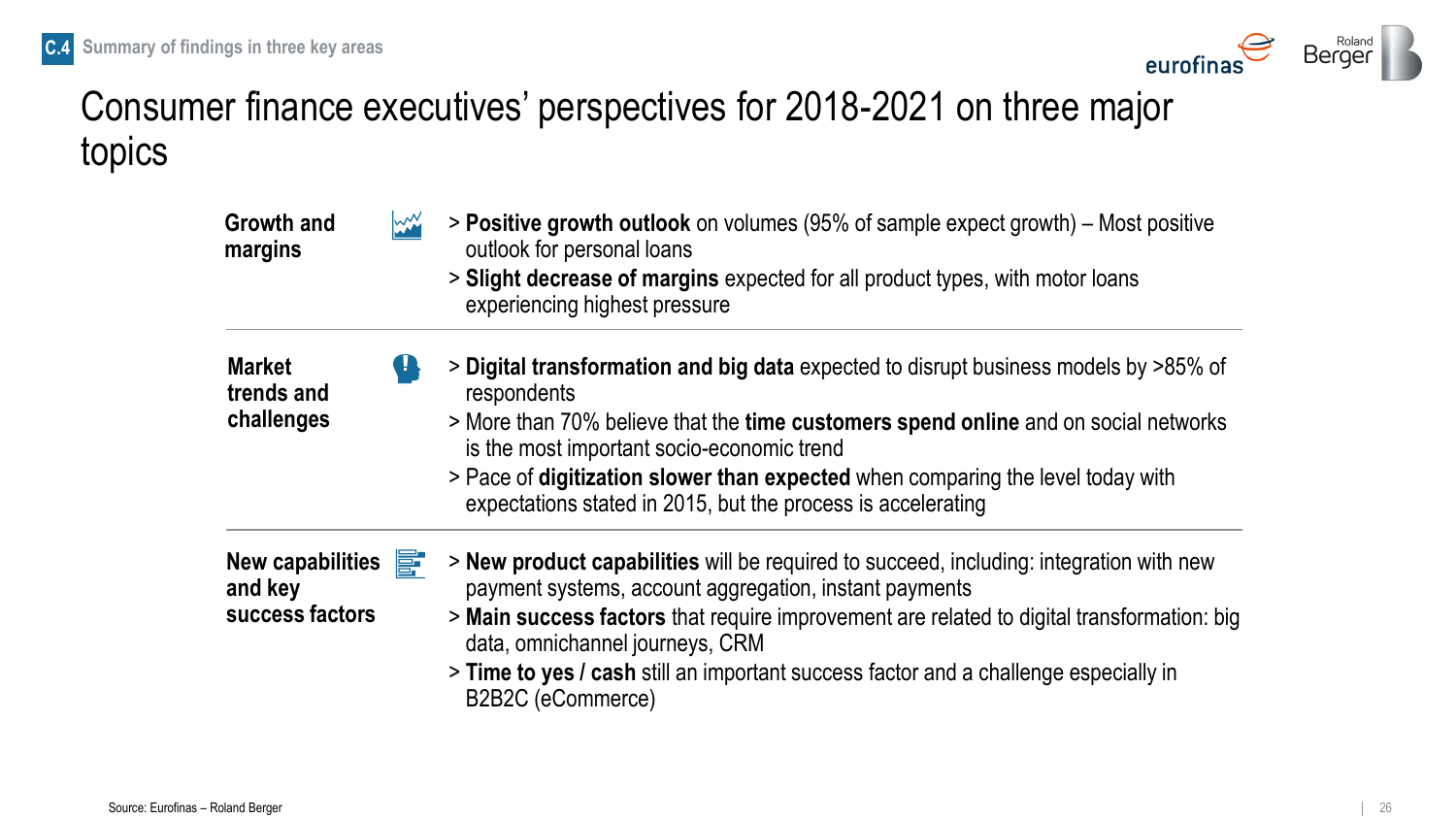

#### Based on the survey we believe transformation priorities pose different challenges by business model

#### Roland Berger assessment of key areas for strategic transformation

| <b>Transformation areas</b>             |                                          | <b>Specific challenges</b>                                                   | Specia- $\triangle$<br>lists | <b>Retail</b><br>banks | <b>Niche</b><br>$\mathbf C$<br>players | <b>Captives</b> |
|-----------------------------------------|------------------------------------------|------------------------------------------------------------------------------|------------------------------|------------------------|----------------------------------------|-----------------|
|                                         | <b>Review value</b>                      | Switch from product to relationship                                          |                              |                        |                                        |                 |
|                                         | proposition                              | Increasing share of non-interest linked revenues                             |                              |                        |                                        |                 |
|                                         |                                          | PSD2 offers to better serve, understand and retain customers                 |                              |                        |                                        |                 |
|                                         | <b>Rethink B2C</b>                       | Transforming sales people into omni-channel advisors                         |                              |                        |                                        |                 |
|                                         | "end customer"                           | Radical simplification of UX                                                 |                              |                        |                                        |                 |
|                                         | journeys                                 | Mass personalization of journeys                                             |                              |                        |                                        |                 |
|                                         | <b>Re-invent</b><br>partnership<br>model | Products designed for usage economy                                          |                              |                        |                                        |                 |
|                                         |                                          | From credit provider to omni-channel partner                                 |                              |                        |                                        |                 |
|                                         |                                          | Increasing presence in e- and m-commerce                                     |                              |                        |                                        |                 |
|                                         | <b>Build new data</b>                    | Integration of new data in marketing, credit decisions,<br>customer services |                              |                        |                                        |                 |
|                                         | <b>skills</b>                            | Improve time-to-market                                                       |                              |                        |                                        |                 |
|                                         |                                          | Data and web talent                                                          |                              |                        |                                        |                 |
|                                         | <b>Excellence via</b>                    | 100% paperless                                                               |                              |                        |                                        |                 |
|                                         | digitization and<br>automation           | Advanced automation/cognitive AI                                             |                              |                        |                                        |                 |
| Importance of<br>transformation efforts | Medium<br>Low                            | High<br>Very high                                                            |                              |                        |                                        |                 |

Source: Eurofinas – Roland Berger 27 Page 1996 and September 27 Page 27 Page 27 Page 27 Page 27 Page 27 Page 27 Page 27 Page 27 Page 27 Page 27 Page 27 Page 27 Page 27 Page 27 Page 27 Page 27 Page 27 Page 27 Page 28 Page 2